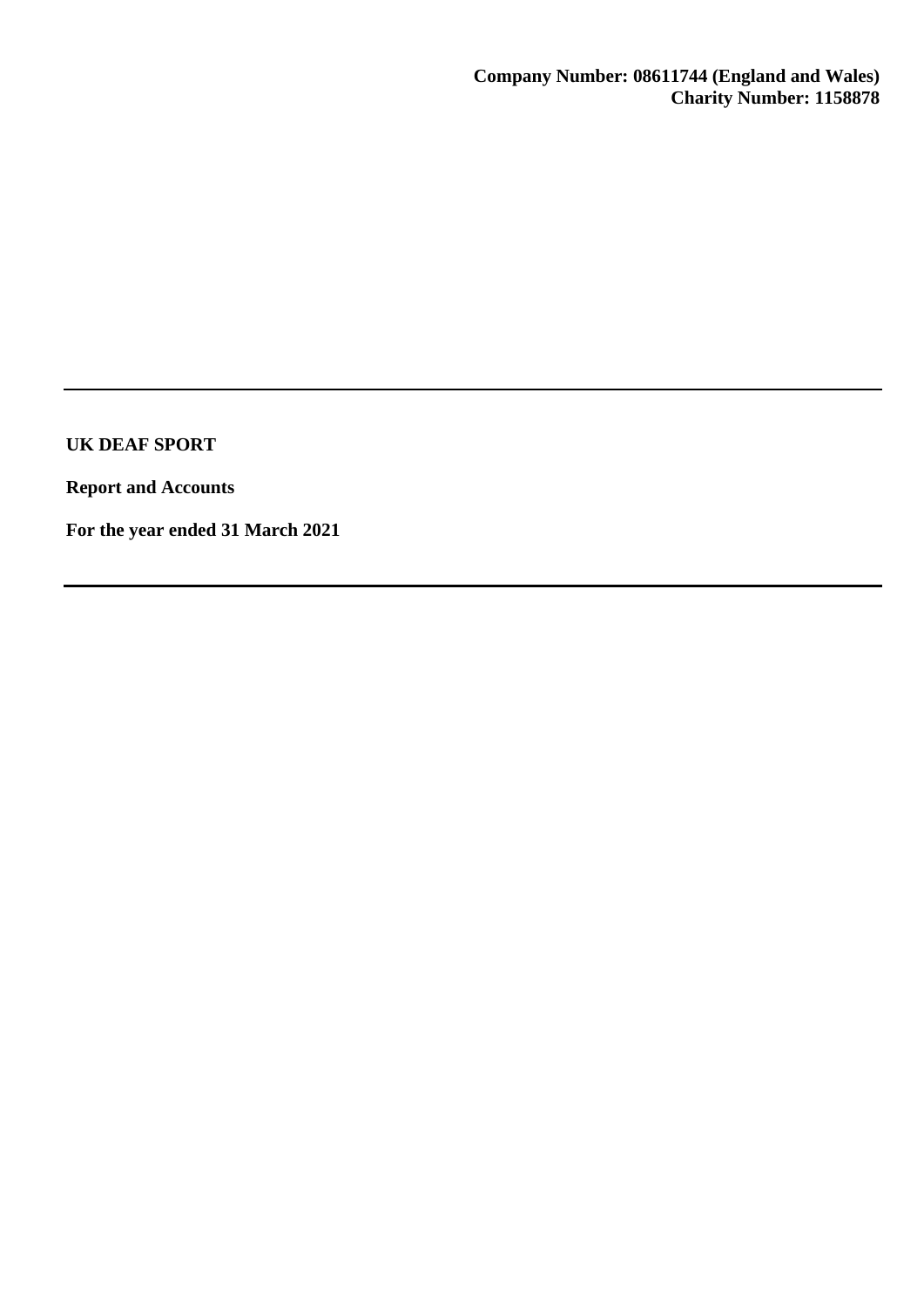# **Report and Accounts**

# **For the year ended 31 March 2021**

# **INDEX**

**Page Number**

| $1$ to 6    | Trustees' Annual Report                  |
|-------------|------------------------------------------|
| 7           | Independent Examiner's Report            |
| 8           | <b>Statement of Financial Activities</b> |
| $\mathbf Q$ | <b>Balance Sheet</b>                     |
| 10 to 14    | Notes forming part of the Accounts       |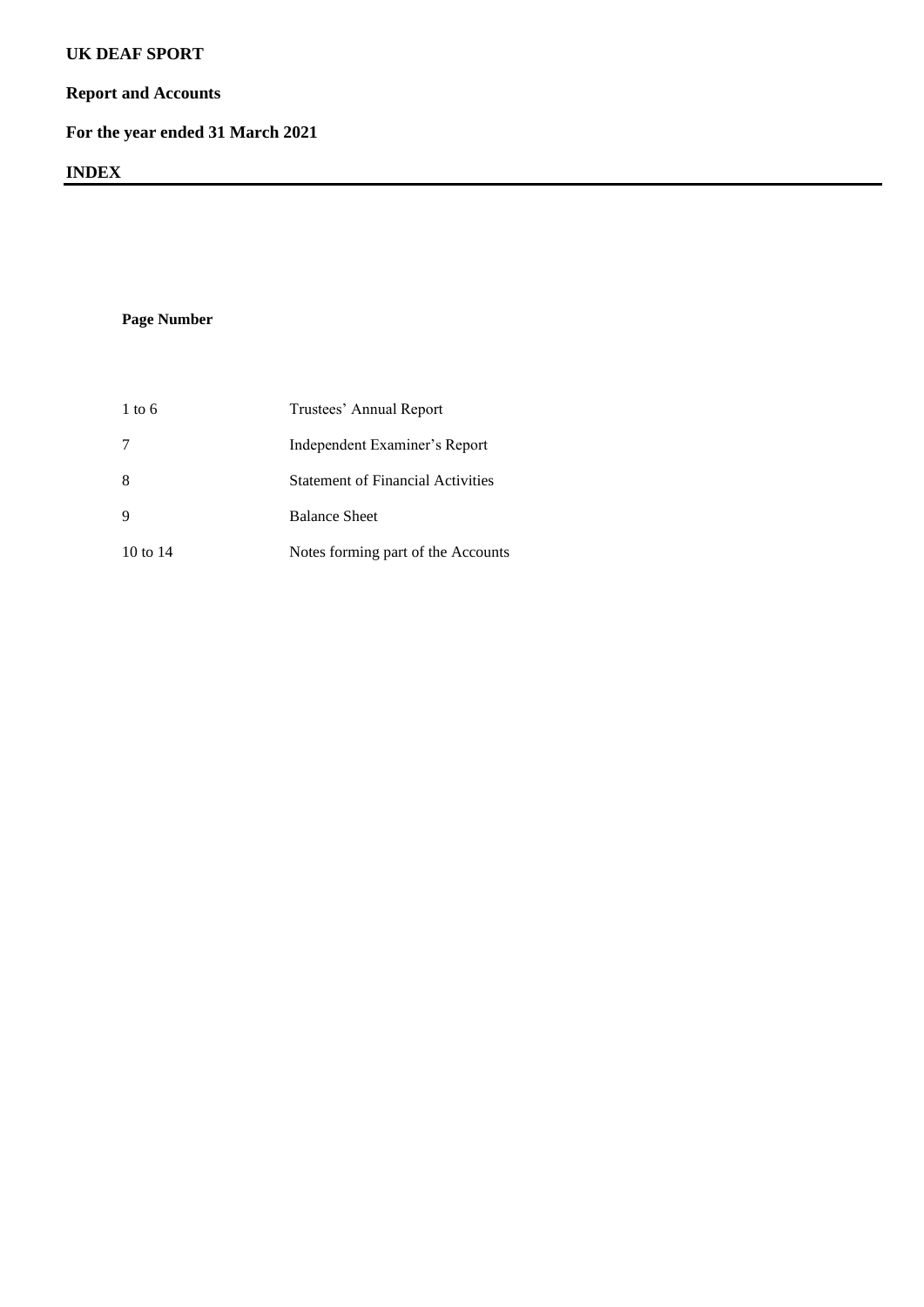# **Company Information**

# **Company Number: 08611744**

## **Charity Number: 1158878**

### **Registered Office**

Unit 4 Grovelands Boundary Way Hemel Hempstead England HP2 7TE

### **Honorary President**

Mr C Crowley MBE

## **Trustees**

Mr P A R Martin Mr G E V Knight Mrs L Lill Mr P Fitton Mr A P Mawdsley Mr T C W Seabrook Ms J L Traynor Ms A Macdonald Mr G Downie Mr A Breeze

# **Accountants**

Kings Chartered Accountants Unit 4 Grovelands Boundary Way Hemel Hempstead Hertfordshire England HP2 7TE

### **Bankers**

Unity Trust Bank Plc Nine Brindleyplace Birmingham B1 2HB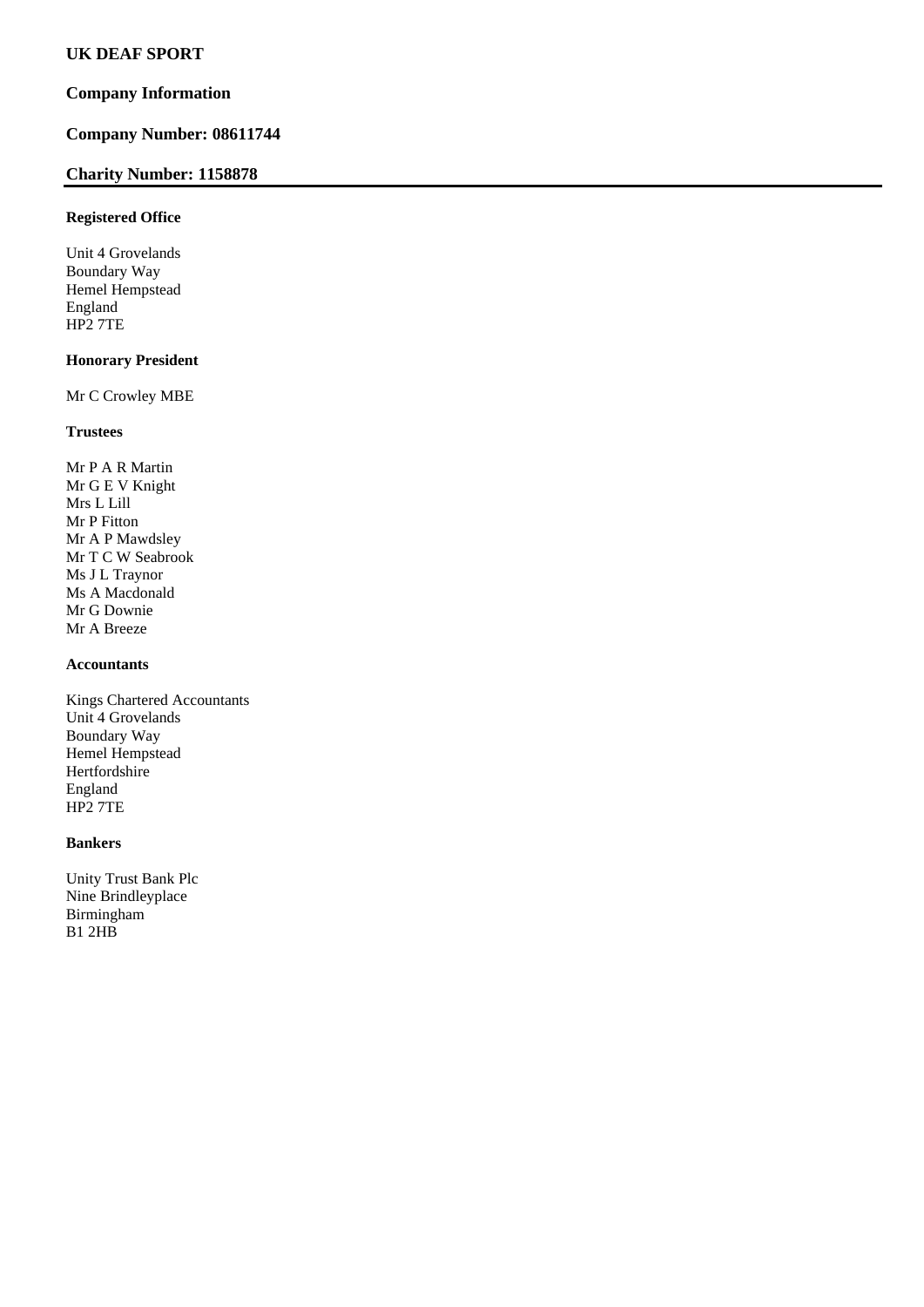# **Trustees' (Directors') Annual Report**

## **For the year ended 31 March 2021**

### **UK Deaf Sport Trustees' Annual Report**

The Trustees present their report and the accounts for the year ended 31 March 2021.

The accounts have been prepared in accordance with the accounting policies set out in note 1 to the accounts and comply with the charity's Memorandum and Articles of Association, the Companies Act 2006 and Accounting and Reporting by Charities: Statement of Recommended Practice applicable to charities preparing their accounts in accordance with the Financial Reporting Standard applicable in the UK and Republic of Ireland (FRS 102).

Our annual report for 2020/2021 looks back at the work of UK Deaf Sport (UKDS) during a difficult year during the Coronavirus Pandemic and national lockdowns. In March 2020 all our work moved online; our projects adapted to offer online support to the deaf community to ensure the continued participation and involvement in sport and physical activity during the pandemic. Our staff team, working remotely, has also shown dedication and commitment in these difficult times.

Our funders have been very supportive and flexible during this year to enable UKDS to amend and alter our project outcomes and offer delivery in an alternative format.

### **Charity Objectives and Activities**

UKDS uses the term 'deaf' to encompass all those who are Deaf, Hard of Hearing, have diminished hearing or a hearing impairment.

UKDS continues to work towards promoting and raising aspirations of every deaf person active and inspired by sport and physical activity. Our mission is about leading the opportunities to deliver this aspiration.

UKDS was established in 2003 and has been a member of the International Committee of Sports for the Deaf (ICSD) since March 2006. UKDS is a member of the UK Council on Deafness (UKCoD) and the Activity Alliance (AA).

UKDS has a Strategic Plan, developed to achieve the vision of "Every Deaf Person Active and Inspired by Sport." The plan revolves around three key Strategic Objectives and associated outcomes:

- Leadership strategic, well governed leadership for deaf sport.
- Participation more deaf people starting, staying, and supporting sport.
- Performance more deaf athletes winning medals on the world stage.

UKDS is grateful for the support of its partners and funders, specifically Sport England and Comic Relief, but is acutely aware of its commitment to reduce the reliability on the public purse and to ensure the sustainability of the organisation.

## **Leadership**

The charity is a company limited by guarantee.

The Board of Trustees oversee the work and day to day management, whilst staff are recruited with specific roles and responsibilities within the charity. The Board are informed of all relevant operational information via meetings, sub committees and written briefings. The organisation continues to work within its set of "Vision and Values".

The Trustees, who are also the directors for the purpose of company law, and who served during the year were:

| Mr P A R Martin (Chair)                  |                        | Mr A P Mawdsley   |                         |  |  |
|------------------------------------------|------------------------|-------------------|-------------------------|--|--|
| Mr G E V Knight                          |                        | Mr T C W Seabrook |                         |  |  |
| Mrs L Lill (Senior Independent Director) |                        | Ms J L Traynor    |                         |  |  |
| Mr T Chapman                             | (Resigned 7 July 2021) | Ms A Macdonald    | (Appointed 12 May 2021) |  |  |
| Mr P Fitton                              |                        | Mr G Downie       | (Appointed 12 May 2021) |  |  |
| Mr B J Foley                             | (Resigned 7 July 2021) | Mr A Breeze       | (Appointed 12 May 2021) |  |  |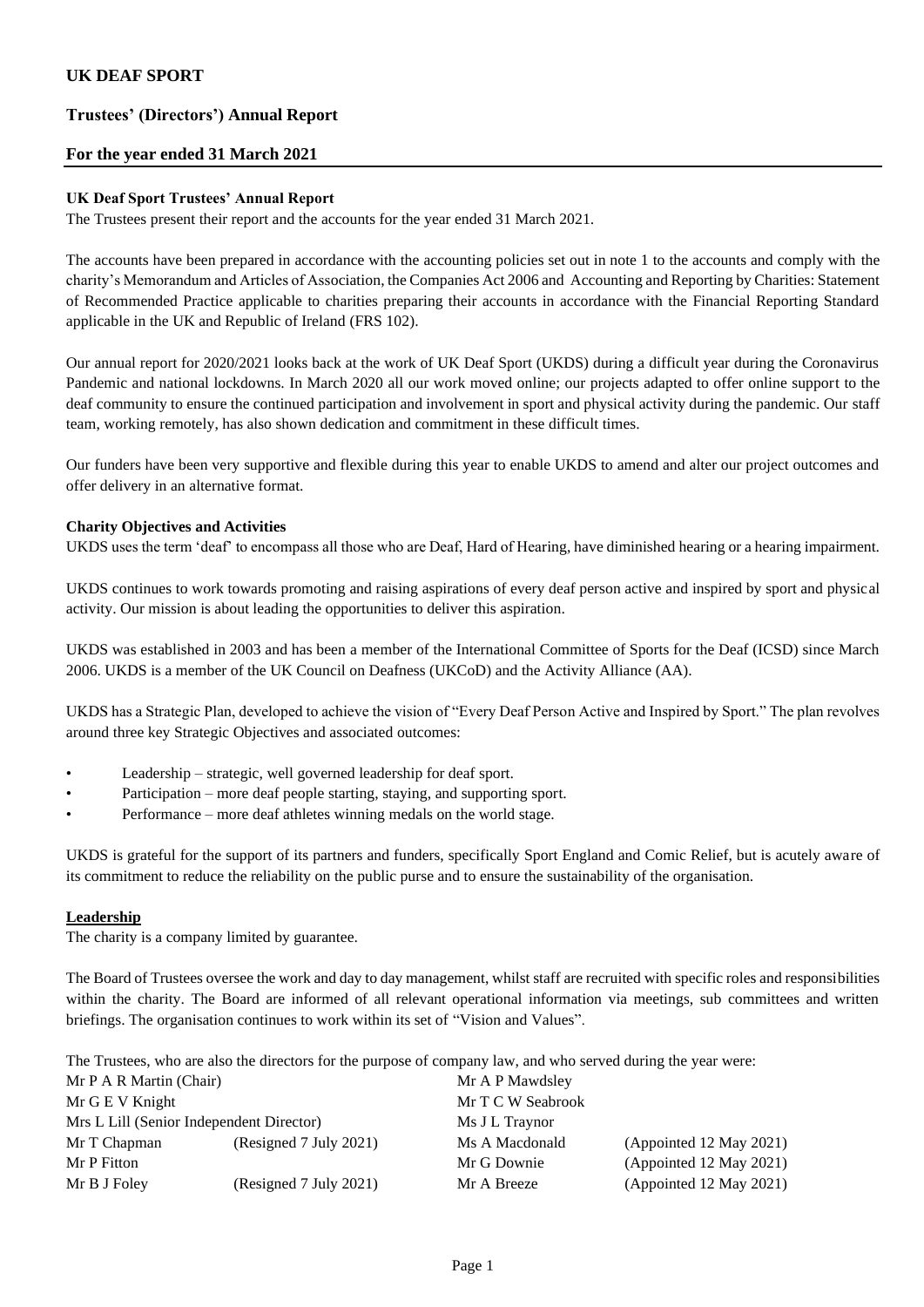# **Trustees' (Directors') Annual Report**

# **For the year ended 31 March 2021**

Trustees are appointed from individuals with a common interest in the advancement of sport for the deaf, having due regard to the skill set each has to offer. The trustees have continued to meet regularly online this year.

None of the trustees have any beneficial interest in the company. All trustees are members of the company and guarantee to contribute £1 in the event of a winding up.

Recruitment of three new trustees is currently in progress, with selection and induction scheduled to be completed by April 2021.

Sub-advisory groups have been established with responsibility for one of our strategic objectives, Leadership and Operations, Participation, Performance and Finance. Each advisory group includes a Board director and is comprised of both Board directors and independent advisors with expertise in that strategic area. Additionally, the International Relations Advisory Group is concerned with international Deaf Sport and compliance with the International Committee of Sports for the Deaf (ICSD) and European Deaf Sports Organisation (EDSO).

### **Participation**

Here are the key highlights of the work delivered by UKDS as part of our ongoing work to drive and increase participation of deaf people during this reporting period. With thanks to our funders, Sport England and Comic Relief, UKDS has been able to deliver new ways of working and connecting with the communities and partners we are here to serve.

Deaf Active Online and Comic Relief Project

Comic Relief funds our London-based project to reach out to deaf people in the greater London area and encourage a higher engagement in activities in sport. Due to the Coronavirus Pandemic, work was switched online and resulted in the creation of our Deaf Active Online work. This has enabled us to offer online sports and physical activities throughout the pandemic and to reduce isolation and support mental health and wellbeing. The project is also developing and supporting the skills of deaf trainers/instructors to reach out and deliver to deaf participants in their field of expertise.

The project has delivered 255 online events, with over 350 deaf people participating in various online activities led by deaf trainers across the UK. We have also increased our pool of Deaf trainers from 7 to 18 (ten females, eight males, 13 White, 5 Black and other ethnicities, average age 41 years, age range 26-61 years).

Additionally in partnership with Access Sport, we have developed activity packs for deaf children and young people in schools across London. The purpose of these activity packs is to enable us to engage children and young people in schools during the pandemic's most challenging times. This work as allowed us to build positive relationships with the schools and gain new audiences. Our new Project Officer took over this project in January 2021.

## Women and Girls Project

Our UK Deaf Sport partnership with Women in Sport, is funded by Sport England, to support deaf girls and women around the UK, back into sports. The aim is to address the negative impact on people from local sports communities due to gender, or barriers due to disabilities. For deaf girls and women this barrier of communication when trying to access the local community sports event, as well as any additional barriers that appear if they are also Black or Asian. The project aims to recruit 100 deaf women and girls at a UK wide level of participation.

The project has been delivered via Zoom due to the Coronavirus Pandemic. This has made the project more accessible nationally and has enabled more individuals from all over the UK participate. Delivery will include online forums, research, and collaboration with deaf schools. Additionality the delivery of online training focussed on empowerment and leaderships skills, coaching and deliver insights into what is causing barriers for deaf women. Our Diversity Officer started in November 2020.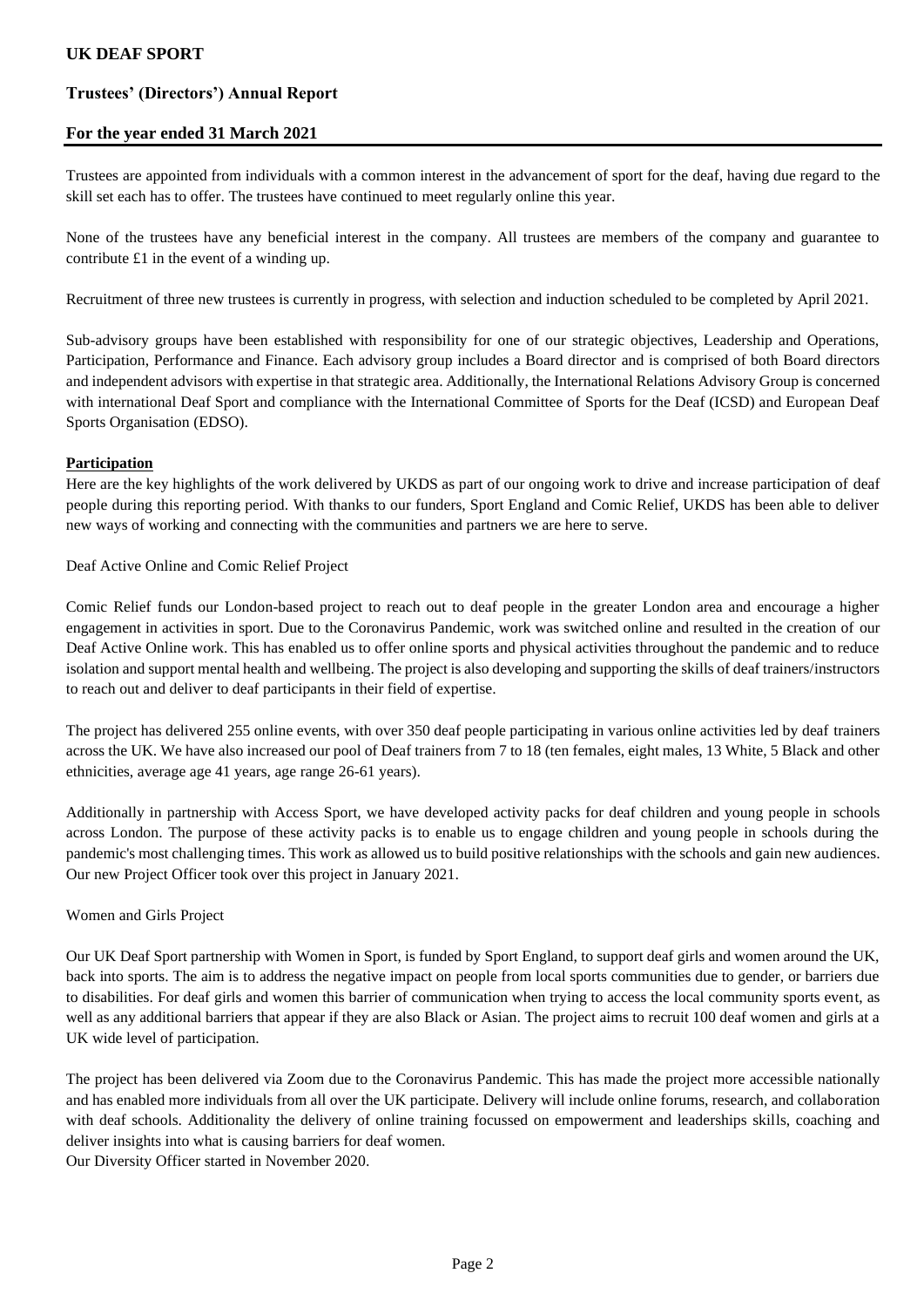# **Trustees' (Directors') Annual Report**

# **For the year ended 31 March 2021**

### Communication and Engagement

The pandemic has greatly impacted the physical activity sector on a scale never seen before. This prompted UKDS to create our 'Deaf Stay in Work Out' and lead a diverse range of online activity and become a central point for all available accessible content aimed towards deaf users. This offered an alternative and consistent way for our audience to continue to be active and to highlight the range of talented trainers and coaches in the UK. This has led to a growth of followers across all active UKDS social media platforms, particularly Instagram and the #deafstayinworkout. Combining all our platforms, this year UKDS has reached over 650,000 people who have seen our content. Additional up-to-date guidelines were available relating to sport and physical activity.

Online challenges were delivered this year designed to help replace lost income to the charitable sector. The 2.6 challenge in April 2020 was created due to the cancelled London Marathon, involving board members, staff, and members. Additionality delivering the UKDS first virtual challenge, completing 30 miles in March to receive a medal and t-shirt.

The successful Sport and Wellbeing weekend was delivered in September 2020. A fully interactive and accessible weekend of 7 hours of live streamed videos and workouts delivered by trainers and other organisations (Active Devon, Royal Association for Deaf People, Sign Health & Offbeat). This also included opportunities to meet our board and trainers and resulting in high online reach; Facebook (26,692), Twitter (38,512) and Instagram (6,000).

## Athlete Leadership Group

Our Intern was recruited to re-establish and lead the Athlete Leadership group. Twelve athletes were recruited from across the deaf sports sector: Football, Golf, Cricket, Triathlon, Rugby, Swimming, Netball, and Athletics, to influence and contribute to our ongoing aims. The purpose of the group is to provide a recognised forum for deaf athletes to come together and discuss matters affecting deaf athletes from grassroot participation to elite level and to contribute to and check/challenge the Board of UKDS to ensure the views and experiences had by deaf athletes are represented in the ongoing work and progress of the organisation. Recently, the subgroups were created under Athlete Recognition, Communication and Mental Health & Wellbeing.

#### National Partnership Advisor

## Our new National Partnership Advisor started in January 2021.

The aim of this new role is to create and develop partnerships with National Governing Bodies (NGB), Third sector organisations and deaf charities. Our National Partnership Advisor works to develop the best working practices, deliver deaf awareness training, to support increased engagement and participation from the deaf community in mainstream sports and highlighting adaptions or considerations needed for deaf participants.

The established partnerships range from assisting with data capture, delivering deaf awareness training and more specific projects like strobe light projects to enable deaf swimmers an equal start to their peers. We have partnerships with England Netball, England Athletics, Badminton England, Swim England, British Kickboxing, England Cricket Board, British Gymnastics, British Cycling, England Golf, England Hockey, the Football Association and the Lawn Tennis Association. Outside of NGB's we have created relationships with British Blind Sport, Sense, and other National Disability Sporting Organisations (NDSO's), London Sport, MIND mental health charity, AGE UK, Activity Alliance and deaf specific charities such as England Deaf Golf and England Deaf Cricket.

#### Guidance

A "Top Tips" sheet has been created and distributed to NGB's and partners who deliver online activity during lockdown. The "Top Tip" sheet provides guidance on how to make online sessions accessible and inclusive to the deaf community. It covers research, knowing your audience, interpreters, captions, knowing your software and how to keep information concise. The main aim of the "Top Tip" sheet is how to break down communication barriers.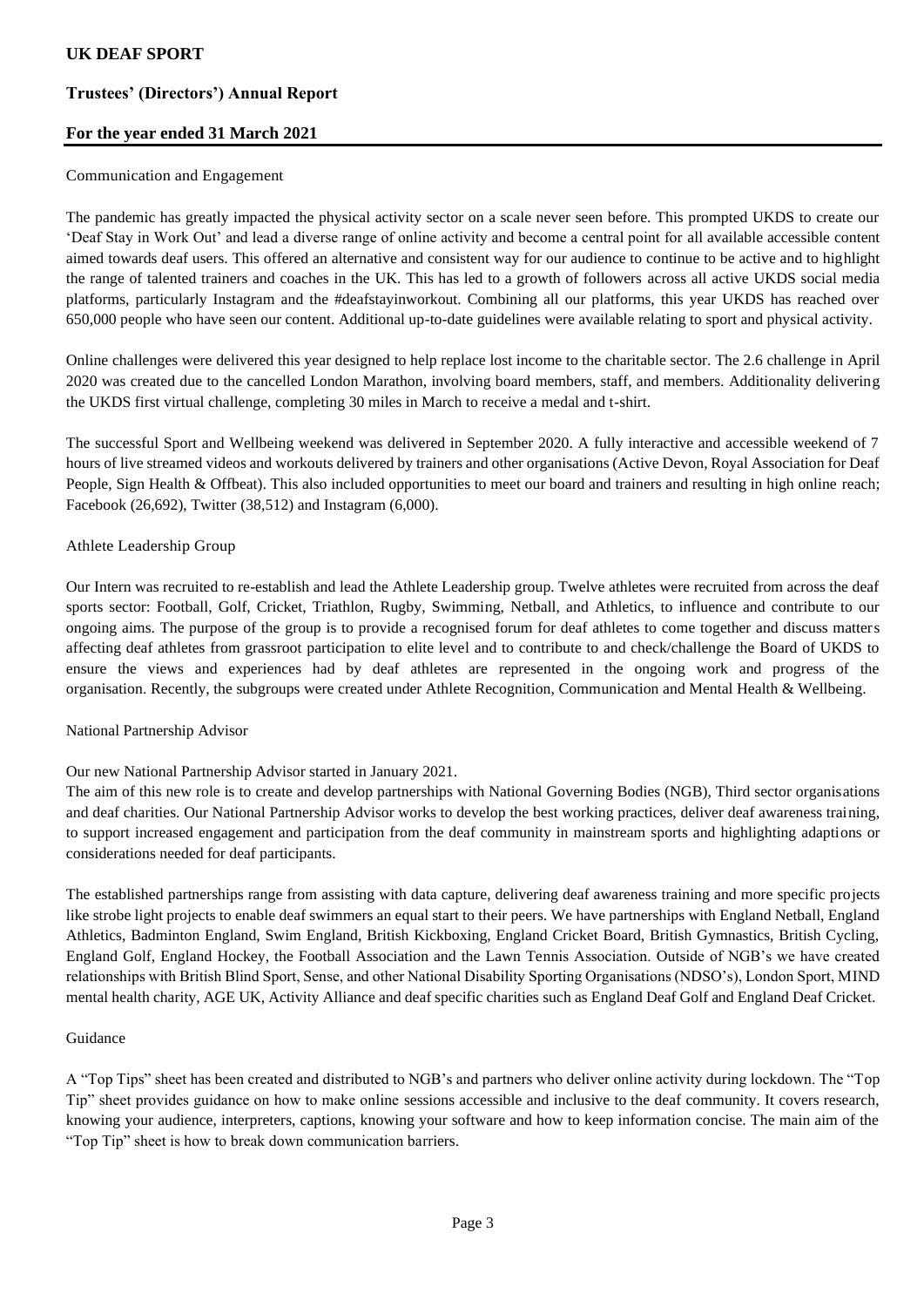# **Trustees' (Directors') Annual Report**

### **For the year ended 31 March 2021**

We have created deaf awareness training to be delivered to any partners we may be working with. This was initially created to deliver to swim coaches as part of a strobe lights partnership project with Swim England. We have delivered training to venue staff where these strobes have been installed. We have then adapted it for use with other work areas.

We offer general guidance to all National Governing Bodies but also to Activity Alliance who promote the work that NDSO's do in the sector. Guidance on where people can play deaf specific sport sessions across the UK is a regular enquiry that we receive which involves signposting and making sure sessions are inclusive and have no communication barriers.

Sensory Alliance was created by working with British Blind Sport and SENSE. The Sensory Alliance aims to target those with a sensory impairment or more complex disabilities in partnership. This has been a fantastic group where we have secured funding through Sport England and London Sport to deliver activity packs to those over the age of 45 years at risk of social isolation in London due to the impacts of the Coronavirus Pandemic. We have reached out to four borough councils sensory departments, MIND mental health charity who kindly offered some mental health resources for our activity packs, AGE UK and Oomph. Oomph is an organisation who manage residential and care homes across the UK, creating this contact and partnership work has enabled UKDS to target 150-200 members of the ageing population which is an area of work we have not targeted previously.

#### Performance

Our Performance Advisory Group has been established to direct our strategy for elite performance and aims to deliver podium success at domestic and international levels, including European, Worlds and Deaflympics. The membership of this advisory group includes the Secretary General for UK Deaf Sport and independent advisors with expertise in that Performance Sport. The group is also leading on work to raise awareness of the needs of elite deaf athletes who are neither recognised nor supported by Government.

Due to the global Coronavirus Pandemic, most International Deaf Sport Championships have been cancelled or postponed. UKDS will continue to support deaf sport teams to compete at international events when the pandemic subsides. We continue to support athletes with their audiology checks and providing information around anti-doping. This work has been supported and undertaken by our appointed Honorary Audiologist.

UKDS continue to be an active member of the ICSD and EDSO and attend relevant meetings representing Great Britain.

Our new Information Support Officer started January 2021.

## **Financial Review**

The charity has been successful in delivering activities to the deaf through funding from Sport England. The result for the year shows a surplus of £35,526 (2020: £49,393).

Restricted funds stand at £78,120, with a surplus in general reserves of £24,112.

It is the policy of the charity that unrestricted funds which have not been designated for a specific use should be maintained at a level equivalent to between three- and six-month's expenditure. The trustees consider that reserves at this level will ensure that, in the event of a significant drop in funding, they will be able to continue the charity's current activities while consideration is given to ways in which additional funds may be raised. This level of reserves has not yet been achieved; efforts are continuing to secure funding to be able to continue to deliver the service required in the sector.

#### Principal sources of income

The principal source of income for the year has been the funding awarded by Sport England. Additionally, Sport England has funded the Women and Girls project for one year.

Funding received from Comic Relief for the two-year Deaf Active Online project as noted above.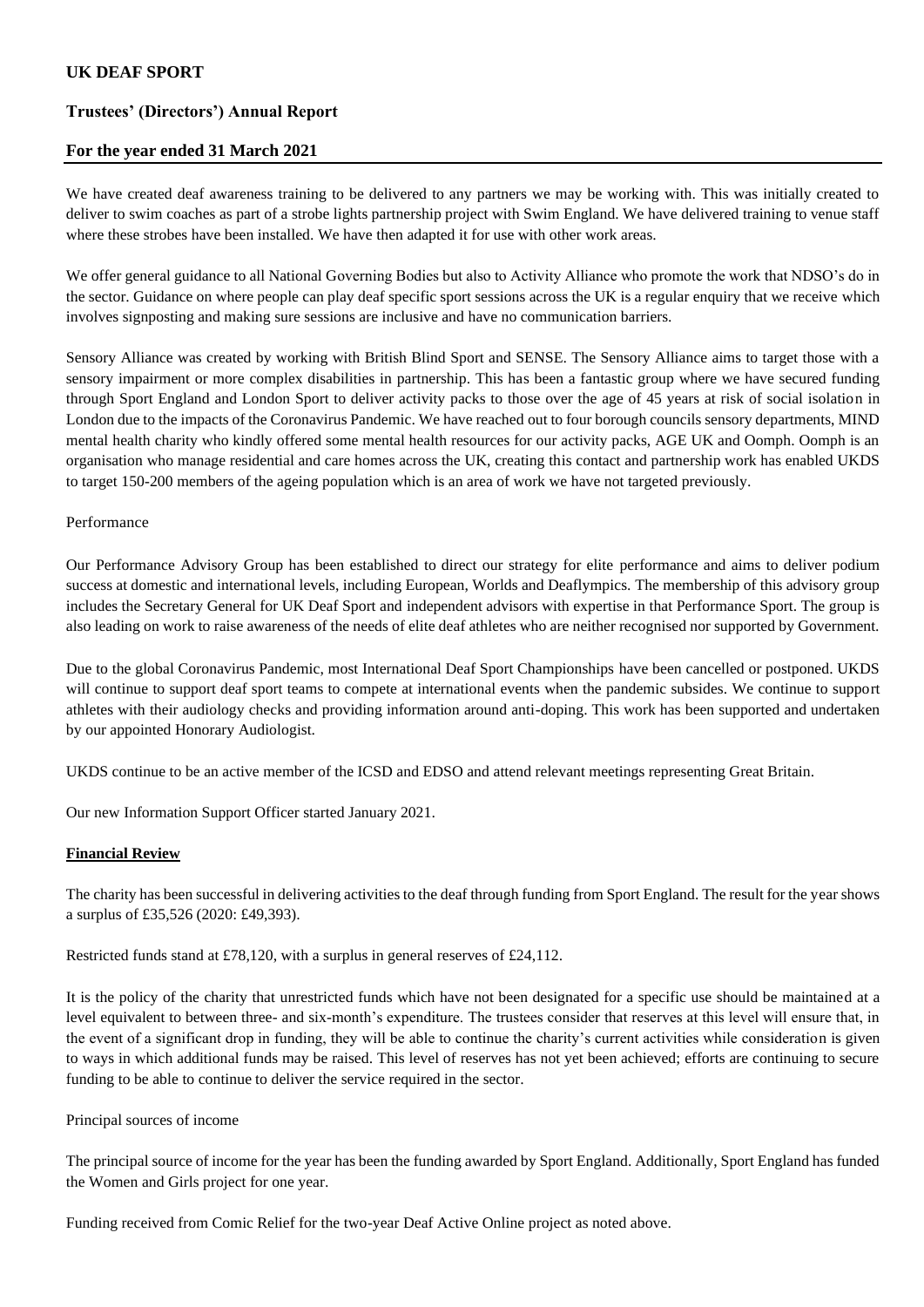# **Trustees' (Directors') Annual Report**

# **For the year ended 31 March 2021**

#### Risk assessment

The trustees have assessed the major risks to which the charity is exposed, a Risk Management Strategy and Comprehensive Risk Register is in place and clearly identifies the major risks facing the charity. It describes and evaluates the steps to be taken to manage those risks and provides an action plan to address any improvements required.

The Finance, Audit and Risk Group has been established to lead and advise on this area of work.

## **Our Future Plans**

This has been a difficult year for many, UKDS has pivoted our work and primarily moved to towards an online delivery to continue to support and inspire deaf people to be included and inspired in sport and physical activity. We now come to the end of our fourth year as a Charitable Company.

We will continue to navigate the changing national landscape during the Coronavirus pandemic. Our key plans for the next year include:

- Continuing to engage and hear the experiences of deaf athletes.
- To relaunch our UKDS Membership scheme.
- Delivery of the Comic Relief London project; delivery of deaf inclusive training sessions for volunteers and coaches, distribution on the Activity Packs, ongoing online workshops, and engagement with the audience to deliver inclusive sessions in range of sports.
- Delivery and completion of our Women and Girls project reaching 100 participants.
- Developing and nurturing partnerships with National Governing Bodies through our new National partnership Advisor.
- Forming and strengthening the Activity Alliance with British Blind Sport and SENSE.
- Developing long term communication plans for more impactful content in future.
- Establish a network group comprising of those responsible for comms in each area of deaf sport.
- Continues to establish a transparent structure and build a balanced Board with the right skills. to grow the organisation and ensure continued financial and governance sustainability.
- Recruitment of three new trustees to bring new skills and insight to the Board.
- To secure financial support and recognition from the private sector and from Government continues. This included the recruitment of a Fundraising Officer.
- Continue the management of the DeaflympicsGB team and our International Strategy. To strengthen our position on the world stage, to support developments in international governance, and a level playing field for athletes through robust antidoping and audiology policies and processes.

Statement of Trustees' Responsibilities

The Trustees, who are also the directors of UK Deaf Sport for the purpose of company law, are responsible for preparing the Trustees' Report and the accounts in accordance with applicable law and United Kingdom Accounting Standards (United Kingdom Generally Accepted Accounting Practice).

Company law requires the trustees, to prepare accounts for each financial year, which give a true and fair view of the state of affairs of the charitable company and of the incoming resources and application of resources, including the income and expenditure, of the charitable company for that year.

In preparing these accounts the trustees are required to:

- Select suitable accounting policies and then apply them consistently;
- Observe the methods and principals of the Charities SORP;
- Make judgements and estimates that are reasonable and prudent;
- Prepare the accounts on the going concern basis unless it is inappropriate to presume that the company will continue in business.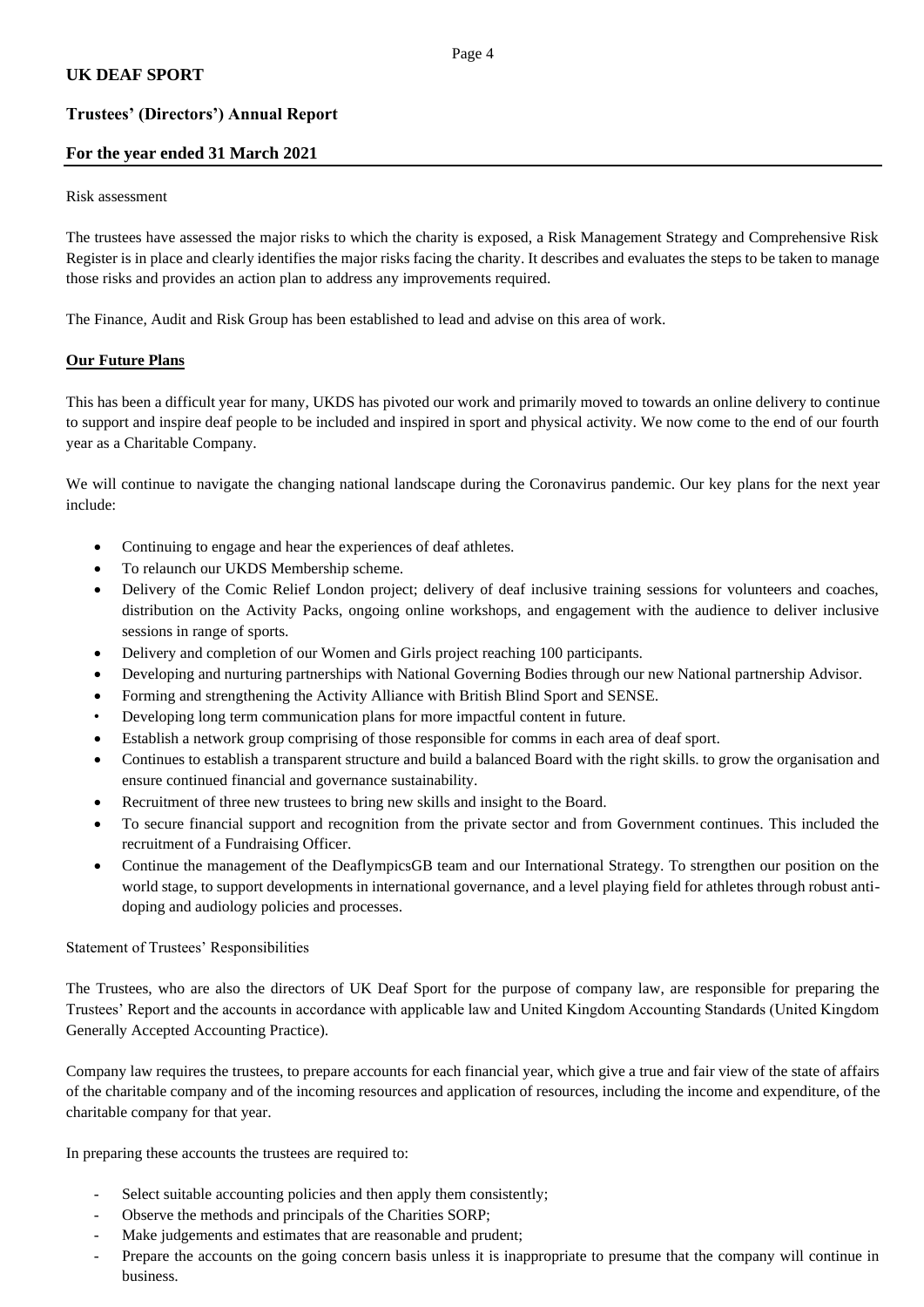# **Trustees' (Directors') Annual Report**

## **For the year ended 31 March 2021**

The trustees are responsible for keeping proper accounting records which disclose, with reasonable accuracy at any time, the financial position of the company and to enable them to ensure the accounts have been properly prepared in accordance with the provisions of the Companies Act 2006. They are also responsible for safeguarding the assets of the company and hence for taking reasonable steps for the prevention and detection of fraud and other irregularities.

This report has been prepared in accordance with the special provisions of Part 15 of the Companies Act 2006 relating to small companies.

The Directors have taken advantage of section 477(2) of the Companies Act 2006 which exempts the company from the requirement to have the accounts audited.

The Company is required to have an Independent Examination in accordance with the provisions in the Charities Act 2011. Accordingly, Sara Brown ACA of Kings CAP Ltd, Chartered Accountants, was appointed Independent Examiner.

By Order of the Board:

……………………………………….

Mr P A R Martin Trustee and Director Date: 19/11/2021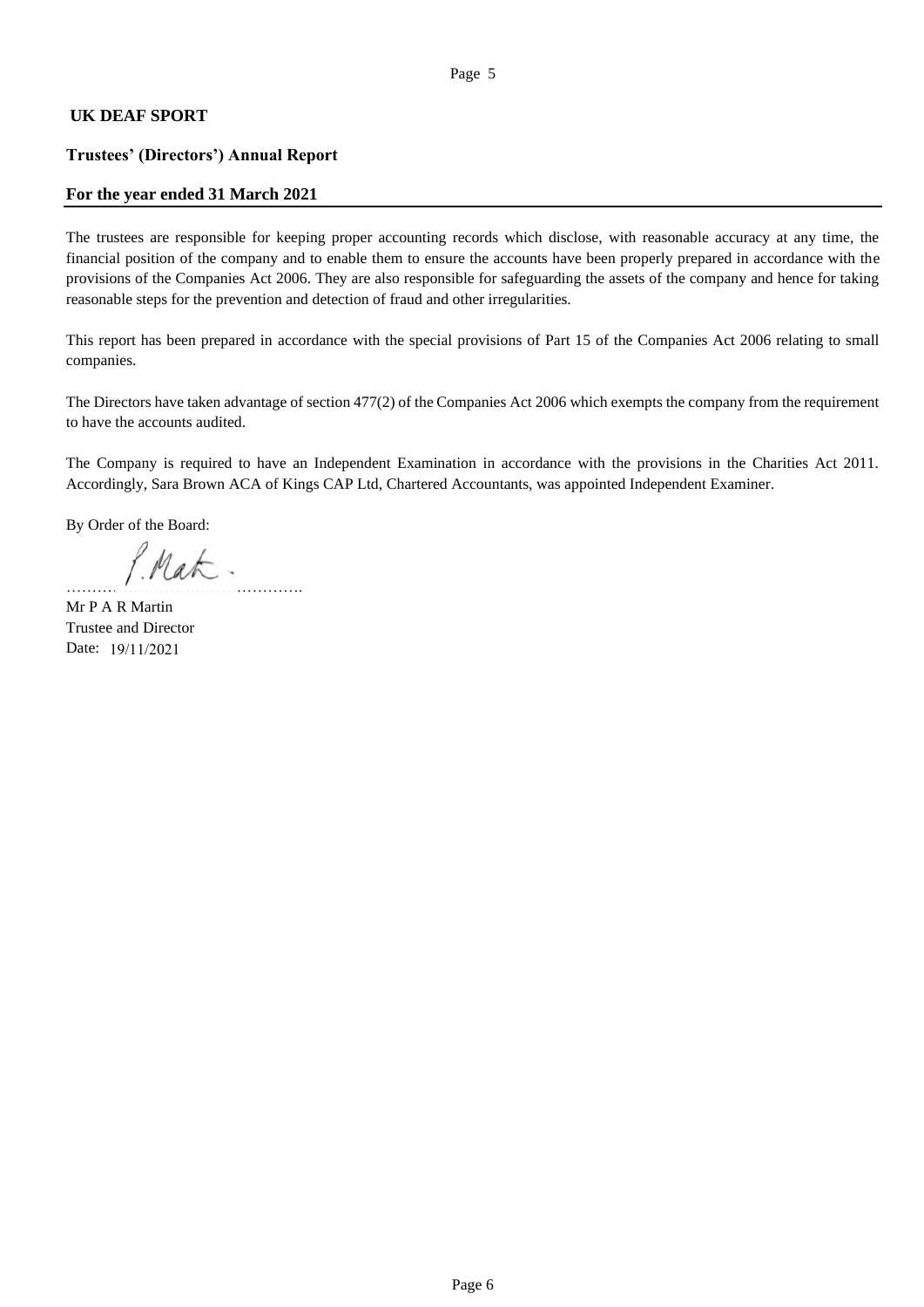# **Independent Examiner's Report**

### **To The Trustees of UK DEAF SPORT**

#### **Independent Examiner's Report to the Trustees of UK Deaf Sport**

I report to the charity trustees on my examination of the accounts of the company for the year ended 31 March 2021, charity number 1158878 , company number 08611744 which are set out on pages 7 to 13.

#### **Respective responsibilities of trustees and examiner**

As the charity trustees of the company (and also its directors for the purposes of company law) you are responsible for the preparation of the accounts in accordance with the requirements of the Companies Act 2006 ('the 2006 Act').

Having satisfied myself that the accounts of the company are not required to be audited under Part 16 of the 2006 Act and are eligible for independent examination, I report in respect of my examination of your company's accounts as carried out under section 145 of the Charities Act 2011 ('the 2011 Act'). In carrying out my examination I have followed the Directions given by the Charity Commission under section 145(5)(b) of the 2011 Act.

#### **Independent examiner's statement**

Since the company's gross income exceeded £250,000 your examiner must be a member of a body listed in section 145 of the 2011 Act. I confirm that I am qualified to undertake the examination because I am a member of the Institute of Chartered Accountants of England and Wales, which is one of the listed bodies.

I have completed my examination. I confirm that no matters have come to my attention in connection with the examination giving me cause to believe that in any material respect:

- 1. accounting records were not kept in respect of the company as required by section 386 of the 2006 Act; or
- 2. the accounts do not accord with those records; or
- 3. the accounts do not comply with the accounting requirements of section 396 of the 2006 Act other than any requirement that the accounts give a 'true and fair view' which is not a matter considered as part of an independent examination; or
- 4. the accounts have not been prepared in accordance with the methods and principles of the Statement of Recommended Practice for accounting and reporting by charities applicable to charities preparing their accounts in accordance with the Financial Reporting Standard applicable in the UK and Republic of Ireland (FRS 102).

I have no concerns and have come across no other matters in connection with the examination to which attention should be drawn in this report in order to enable a proper understanding of the accounts to be reached.

**Sara Brown ACA Kings Chartered Accountants Unit 4 Grovelands Boundary Way Hemel Hempstead Hertfordshire HP2 7TE**

**Date**

**Signed** 

19 November 2021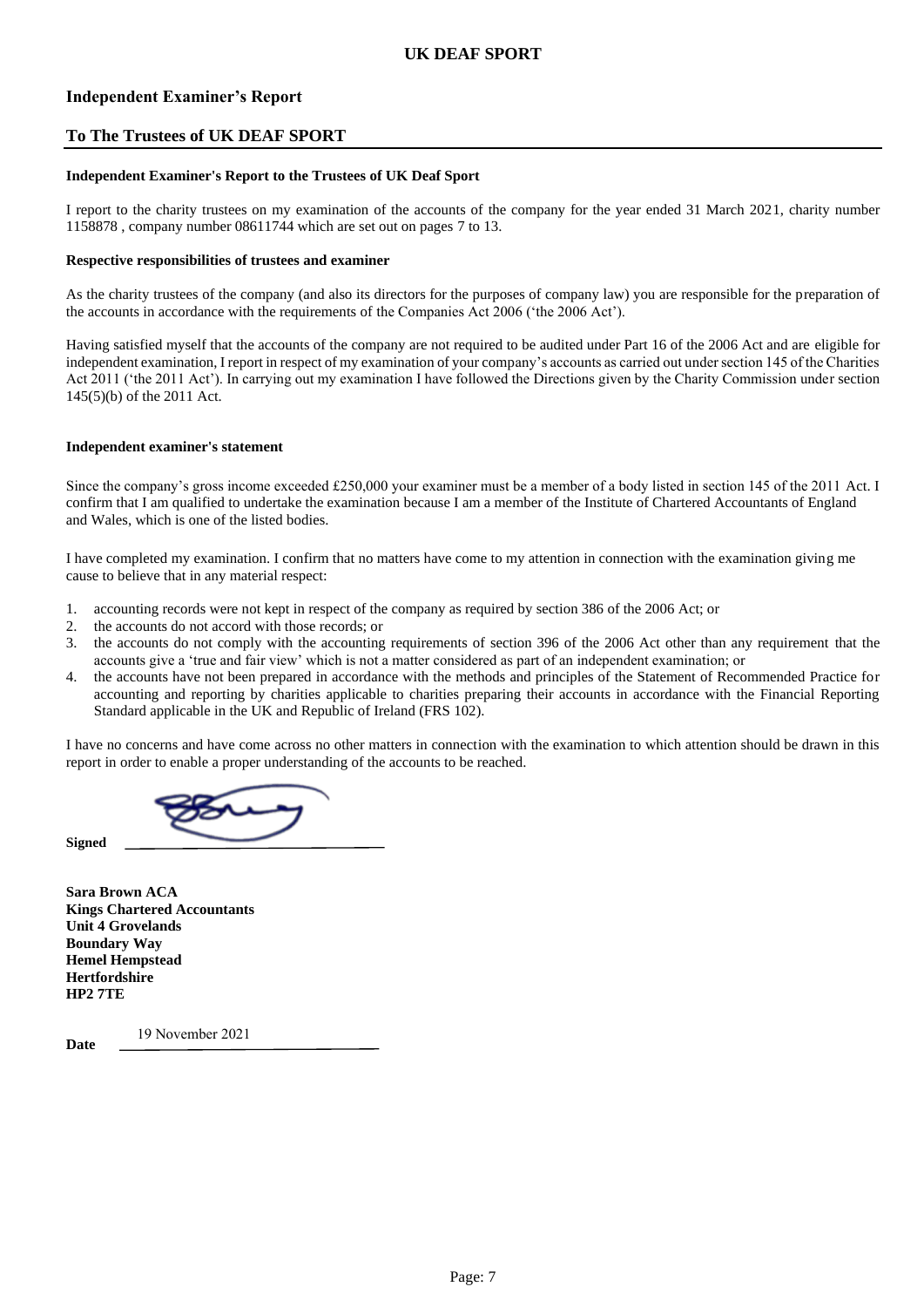# **Statement of Financial Activities**

# **For the year ended 31 March 2021**

| <b>Incoming resources from:</b>                 | <b>Notes</b>                                | 2021<br><b>Unrestricted</b><br><b>Funds</b><br>£ | 2021<br><b>Restricted</b><br><b>Funds</b><br>£ | 2021<br>Total<br><b>Funds</b><br>£ | 2020<br><b>Unrestricted</b><br><b>Funds</b><br>£ | 2020<br><b>Restricted</b><br><b>Funds</b><br>£ | 2020<br><b>Total</b><br><b>Funds</b><br>£ |
|-------------------------------------------------|---------------------------------------------|--------------------------------------------------|------------------------------------------------|------------------------------------|--------------------------------------------------|------------------------------------------------|-------------------------------------------|
| Donations and legacies<br>Charitable activities | $\boldsymbol{2}$<br>$\overline{\mathbf{3}}$ | 12,296                                           | 240,126                                        | 252,422                            | 7,670                                            | 172,583                                        | 180,253                                   |
| <b>Total Incoming Resources</b>                 |                                             | 12,296                                           | 240,126                                        | 252,422                            | 7,670                                            | 172,583                                        | 180,253                                   |
| <b>Resources expended from:</b>                 |                                             |                                                  |                                                |                                    |                                                  |                                                |                                           |
| Costs of charitable activities                  | $\overline{\mathbf{4}}$                     | (1,060)                                          | (215, 836)                                     | (216,896)                          | (4,800)                                          | (126,060)                                      | (130, 860)                                |
| <b>Total resources expended</b>                 |                                             | (1,060)                                          | (215, 836)                                     | (216,896)                          | (4,800)                                          | (126,060)                                      | (130, 860)                                |
| Net movements in funds                          | 11 & 12                                     | 11,236                                           | 24,290                                         | 35,526                             | 2,870                                            | 46,523                                         | 49,393                                    |
| Total Surplus at 1 April 2020                   |                                             | 12,876                                           | 53,830                                         | 66,707                             | 10,006                                           | 7,307                                          | 17,314                                    |
| <b>Total Surplus at 31 March 2021</b>           |                                             | 24,112                                           | 78,120                                         | 102,232                            | 12,876                                           | 53,830                                         | 66,707                                    |

The Statement of Financial Activities has been prepared on the basis that all operations are continuing operations.

*The notes on pages 10 to 14 form part of these accounts.*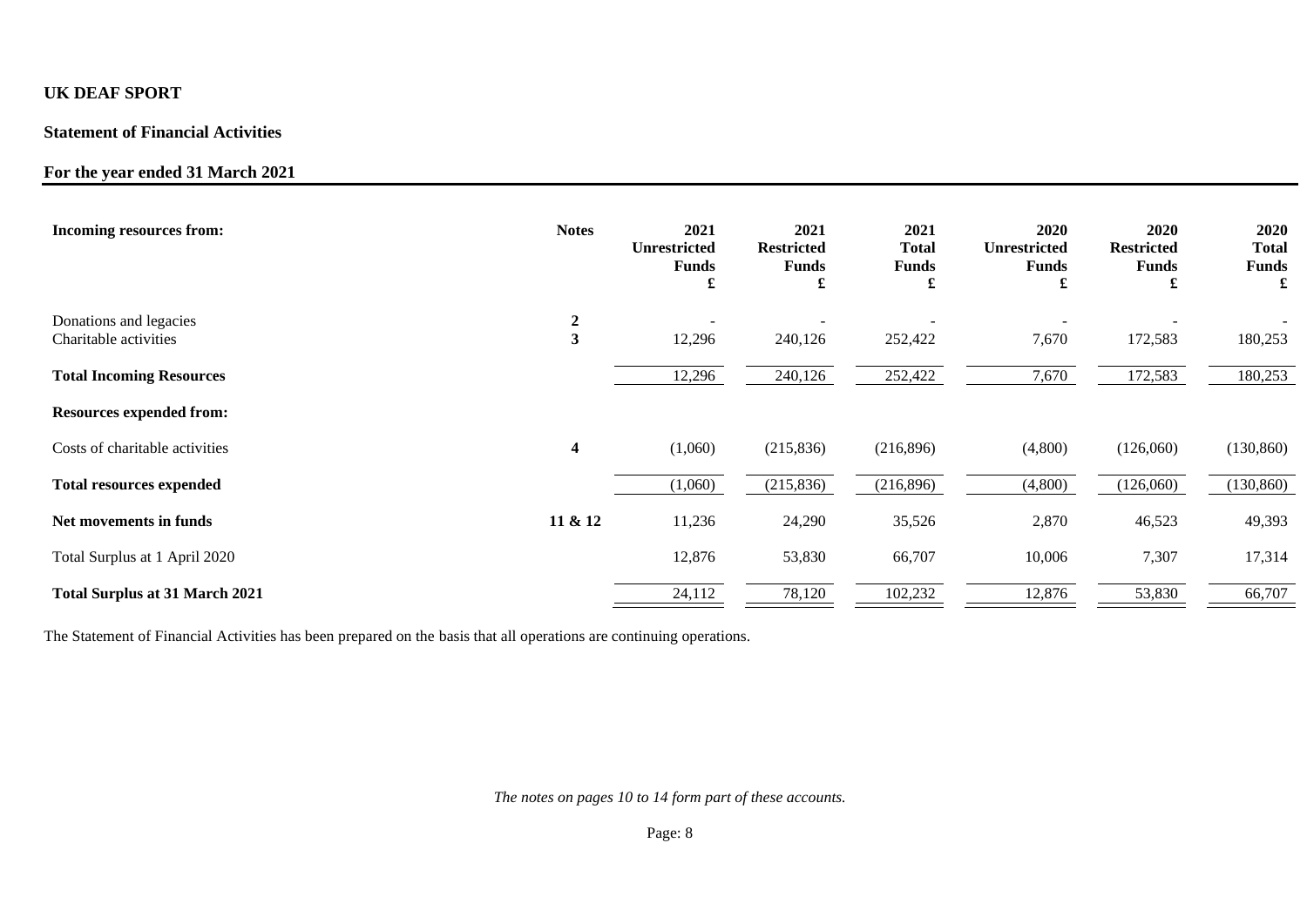## **Balance Sheet**

# **As at 31 March 2021**

|                                              | <b>Notes</b> |                      | 2021                 |                      | 2020                 |
|----------------------------------------------|--------------|----------------------|----------------------|----------------------|----------------------|
|                                              |              | $\pmb{\mathfrak{L}}$ | $\pmb{\mathfrak{L}}$ | $\pmb{\mathfrak{L}}$ | $\pmb{\mathfrak{L}}$ |
| <b>Current Assets</b>                        |              |                      |                      |                      |                      |
| <b>Tangible Assets</b>                       | 8            |                      | 1,034                |                      |                      |
|                                              |              |                      | 1,034                |                      |                      |
| <b>Current Assets</b>                        |              |                      |                      |                      |                      |
| Debtors                                      | 9            | 7,894                |                      | 5,674                |                      |
| Cash at bank and in hand                     |              | 109,199              |                      | 70,234               |                      |
|                                              |              | 117,093              |                      | 75,907               |                      |
| <b>Creditors:</b>                            |              |                      |                      |                      |                      |
| Amounts falling due within one year          | 10           | (15,893)             |                      | (9,200)              |                      |
|                                              |              |                      |                      |                      |                      |
| <b>Net Current Assets</b>                    |              |                      | 101,200              |                      | 66,707               |
| <b>Total Assets Less Current Liabilities</b> |              |                      | 102,234              |                      | 66,707               |
|                                              |              |                      |                      |                      |                      |
| <b>Net Assets</b>                            |              |                      | 102,234              |                      | 66,707               |
| <b>Funds of the Charity</b>                  |              |                      |                      |                      |                      |
| <b>Restricted Funds</b>                      | 12           |                      | 78,122               |                      | 53,831               |
| <b>Unrestricted Funds</b>                    | 11           |                      | 24,112               |                      | 12,876               |
| <b>Total Charity Funds</b>                   |              |                      | 102,234              |                      | 66,707               |
|                                              |              |                      |                      |                      |                      |

The company is entitled to exemption from audit under Section 477 of the Companies Act 2006 for the year ended 31 March 2021.

The members have not required the company to obtain an audit of its financial statements for the year ended 31 March 2021 in accordance with Section 476 of the Companies Act 2006.

The directors acknowledge their responsibilities for:

- (a) ensuring that the company keeps accounting records which comply with Sections 386 and 387 of the Companies Act 2006 and
- (b) preparing financial statements which give a true and fair view of the state of affairs of the company as at the end of each financial year and of its surplus or deficit for each financial year in accordance with the requirements of Sections 394 and 395 and which otherwise comply with the requirements of the Companies Act 2006 relating to financial statements, so far as applicable to the company.

These accounts have been prepared in accordance with the provisions of Part 15 of the Companies Act 2006 relating to small companies.

The financial statements were approved by the Board of Directors on  $\ldots$  19/11/2021... and were signed on its behalf by:

P. Mak.

....................................................................... Mr P A R Martin – Trustee and Director

*The notes on pages 10 to 14 form part of these accounts.*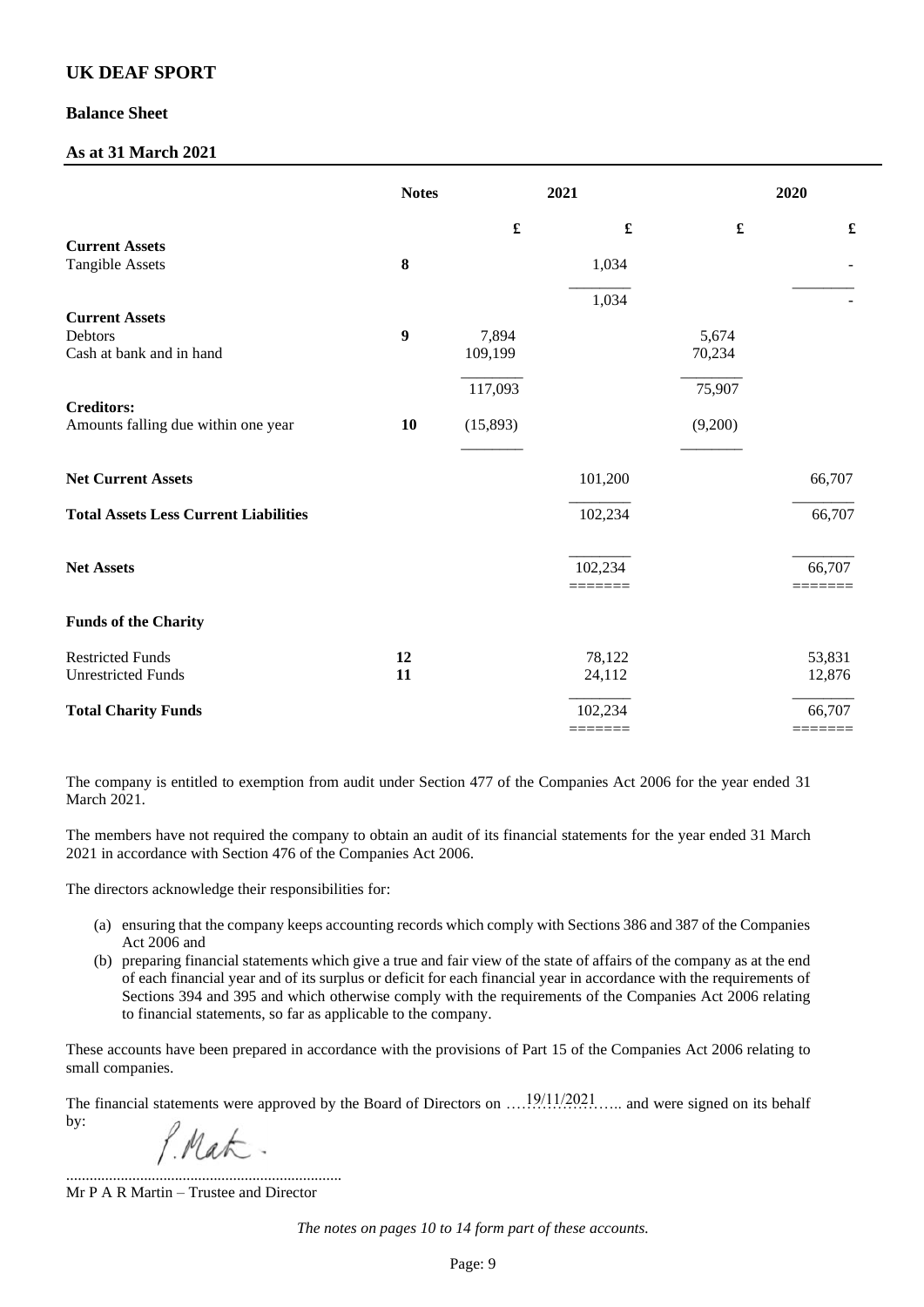# **Notes forming part of the Accounts**

### **For the year ended 31 March 2021**

### **1 Principal Accounting Policies**

#### *Company Information*

UK Deaf Sport is a private charitable company limited by guarantee, incorporated in England & Wales. The registered office is at Unit 4 Grovelands, Boundary Way, Hemel Hempstead, Hertfordshire, England, HP2 7TE.

#### *Accounting Convention*

The accounts have been prepared under the historical cost convention, the Statement of Recommended Practice: Accounting and Reporting by Charities preparing their accounts in accordance with; the Financial Reporting Standard applicable in the United Kingdom and Republic of Ireland (FRS 102) and Charities Act 2011. The accounts include the results of the company's operations, which are described in the Trustees' Annual Report, all of which are continuing. The charity constitutes a public benefit entity as defined by FRS 102.

The financial statements are prepared in sterling, which is the functional currency of the company. Monetary amounts in these financial statements are rounded to the nearest pound.

#### *Going Concern*

The accounts have been prepared on a going concern basis which assumes that the charitable company will continue to operate for the foreseeable future despite the current economic impact as a result of COVID-19. The Trustees and Directors consider that the available reserves and the availability of continued financial support will ensure the required working capital be in place for the company to continue operations for the foreseeable future. This is based on the Trustees and Directors opinion that the activity will continue to grow with increased publicity and support of their charitable activities. If the company were unable to continue to trade adjustments would have to be made to reduce the value of assets to their realisable amount, and to provide for any further liabilities that may arise.

#### *Incoming Resources*

All incoming resources are included in the Statement of Financial Activities when the company is legally entitled to the income and the amount can be quantified with reasonable accuracy. Income from charitable trading activities is recognised when the related goods and services have been completed and dispatched.

Income from grants and other donations which are of a voluntary nature are recognised when the charitable company has been notified in writing of both the amount and settlement date and receipt is probable. Grants received for future accounting periods are deferred.

Income from grants, and similar income where conditions for payment are linked to performance, are recognised to the extent that the charity has met the conditions.

Income from donated facilities is recognised when the charitable company utilises the facilities with the fair value being recognised as incoming resources and expended resources simultaneously, as appropriate.

#### *Resources Expended*

Expenditure is accounted for on an accruals basis, recognised when a liability is incurred, and classified under headings that aggregate all costs related to the category. Where costs cannot be directly attributed to particular headings they have been allocated to activities on a basis consistent with the use of resources.

Support costs have been allocated between governance costs and other support. Governance costs comprise all costs involving public accountability of the charity and its compliance with regulation and good practice. Support costs include central functions and have been allocated to activity cost categories on a basis consistent with the use of resources.

The Charity constitutes a public benefit entity as defined by FRS 102.

#### *Cash and Cash Equivalents*

Cash and cash equivalents are basic financial assets and include cash in hand and deposits held with banks.

#### *Basic Financial Assets*

Basic financial assets, which include bank balances, are initially measured at transaction price including transaction cost and are subsequently carried at amortised cost using the effective interest method unless the arrangement constitutes a financing transaction, where the transaction is measured at the present value of the future receipts discounted at a market rate of interest. Financial assets classified as receivable within one year are not amortised.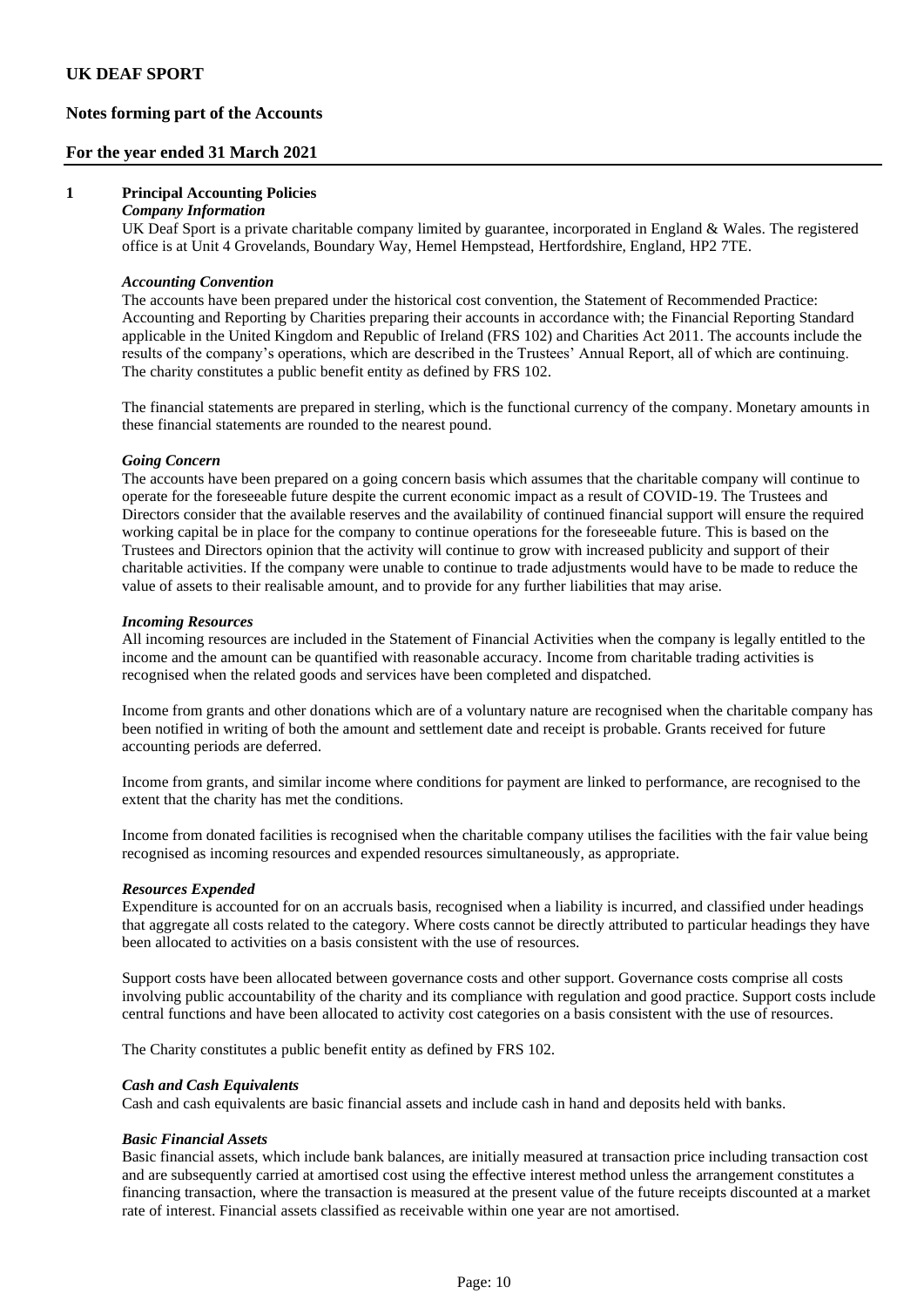# **Notes forming part of the Accounts**

### **For the year ended 31 March 2021**

### *Basic Financial Liabilities*

Basic financial liabilities, including creditors, are initially recognised at transaction price unless the arrangement constitutes a financing transaction, where the debt instrument is measured at the present value of the future receipts discounted at a market rate of interest. Financial liabilities classified as payable within one year are not amortised.

#### *Depreciation*

Tangible assets are stated at cost less depreciation. Depreciation is provided at rates calculated to write down the cost, less estimated residual value, of all tangible fixed assets over their expected useful lives as follows:

Office Equipment 25% on written down value

#### *Fund Accounting*

Unrestricted funds are those which are unrestricted and are available for use at the discretion of the Trustees in the furtherance of the general objectives of the charity and which have not been designated for other purposes.

Restricted finds can only be used for particular restricted purposes within the objects of the charity. Restrictions arise when specified by the donor or when funds are raised for particular restricted purposes.

Further explanation of the nature and purpose of each fund is included in the notes to the accounts.

#### *Employee benefits*

The cost of any unused holiday entitlement is recognised in the period in which the employee's services are received.

Termination benefits are recognised immediately as an expense when the charity is demonstrably committed to terminate the employment of an employee or to provide termination benefits.

#### **2 Income Resources from Donations and Legacies**

|   |                                                  | 2021<br>£ | 2020<br>£ |
|---|--------------------------------------------------|-----------|-----------|
|   | Income from Donations                            |           |           |
| 3 | Income from charitable activities                |           |           |
|   |                                                  | 2021<br>£ | 2020<br>£ |
|   | Charitable trading                               | 12,296    | 7,670     |
|   | Grants received for charitable trading purposes: |           |           |
|   | <b>Sport England</b>                             | 171,577   | 133,858   |
|   | Comic Relief                                     | 38,725    | 38,725    |
|   | Women & Girls Project                            | 27,769    |           |
|   | <b>UK</b> Active                                 | 2,055     |           |
|   |                                                  | 252,422   | 180,253   |
|   |                                                  |           |           |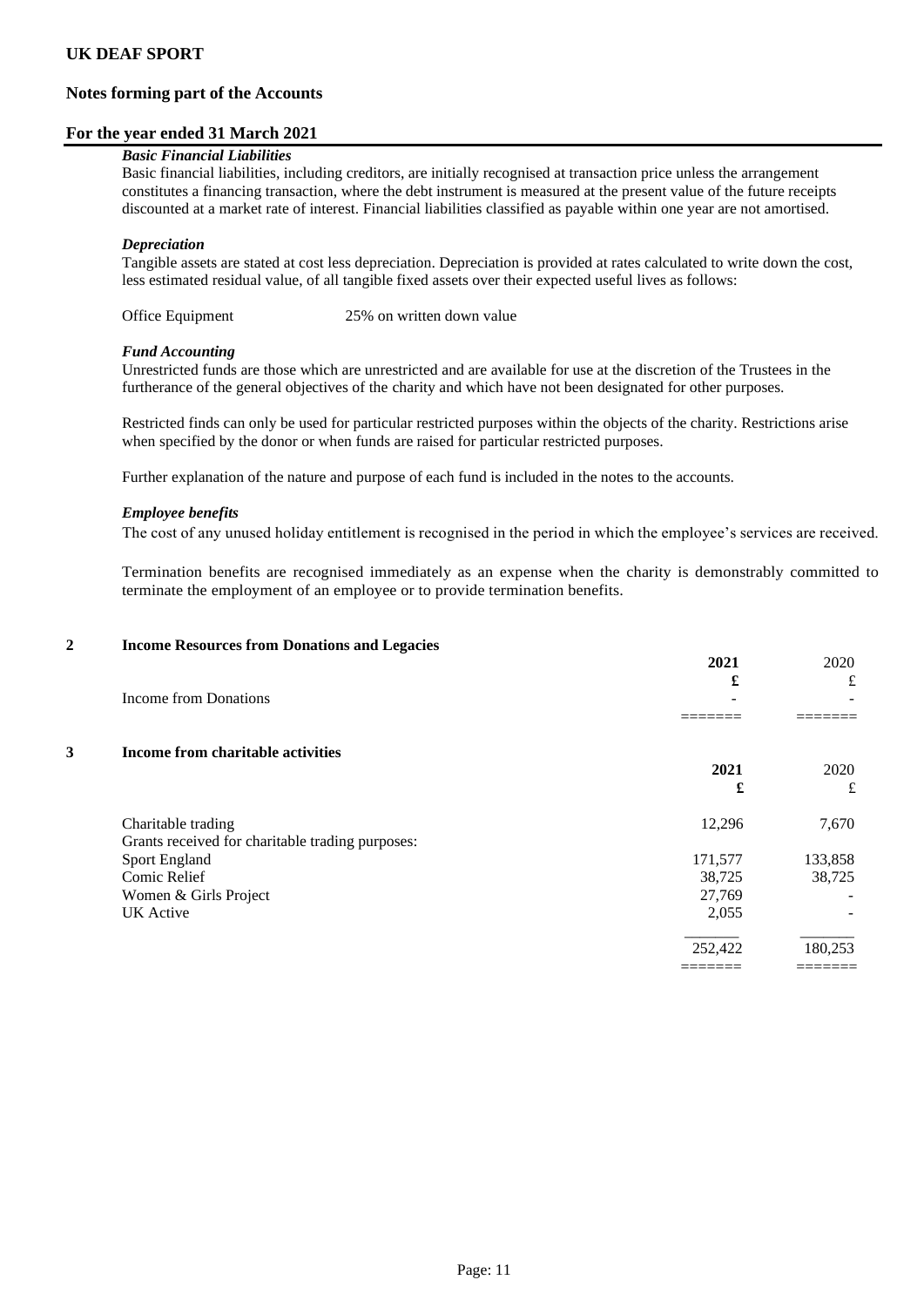# **Notes forming part of the Accounts**

# **For the year ended 31 March 2021**

## **4 Resources Expended: Charitable Activities**

|                                | <b>Sport</b><br><b>England</b><br>£ | Comic<br><b>Relief</b><br>£ | Women<br>& Girls<br>£ | UK<br>Active<br>£ | <b>Admin</b><br>Costs<br>£ | 2021<br>£ | 2020<br>£ |
|--------------------------------|-------------------------------------|-----------------------------|-----------------------|-------------------|----------------------------|-----------|-----------|
| Staff costs                    | 61,998                              | 32,513                      | 8,421                 |                   |                            | 102,932   | 58,492    |
| Research and partnership       | 130                                 | 1,008                       |                       | 1,070             |                            | 2,208     | 5,711     |
| Training                       | 2,346                               | 15                          | <b>200</b>            |                   |                            | 2,561     | 3,936     |
| Website and publicity costs    | 35                                  |                             |                       |                   |                            | 35        | 7,722     |
| Travelling costs               | 616                                 | 59                          |                       |                   |                            | 675       | 11,234    |
| Interpreters                   | 11,943                              | 4,245                       | 135                   |                   |                            | 16,323    | 5,336     |
| Room hire and conferences      |                                     |                             |                       |                   |                            |           | 330       |
| Support services               | 9,928                               | 1,146                       | 810                   |                   |                            | 11,884    | 16,453    |
| Affiliations and subscriptions | 3.849                               | 459                         |                       |                   | 10                         | 4.318     | 3,363     |
| Other charitable expenditure   | 37,675                              | 31,085                      | 4,350                 |                   | 1,050                      | 74,160    | 16,483    |
| Independent examiner's fees    | 1,800                               |                             |                       |                   |                            | 1,800     | 1,800     |
|                                | 130,320                             | 70,530                      | 13,916                | 1,070             | 1.060                      | 216,896   | 130,860   |
|                                |                                     |                             |                       |                   |                            |           |           |

### **5 Net movement in funds:**

Net movement in funds is stated after charging:

| l.800 |
|-------|
|       |
| 2020  |
| 1.800 |

### **6 Trustees**

None of the trustees (or any persons connected with them) received any remuneration or benefits from the charity during the year save as shown in the employees note.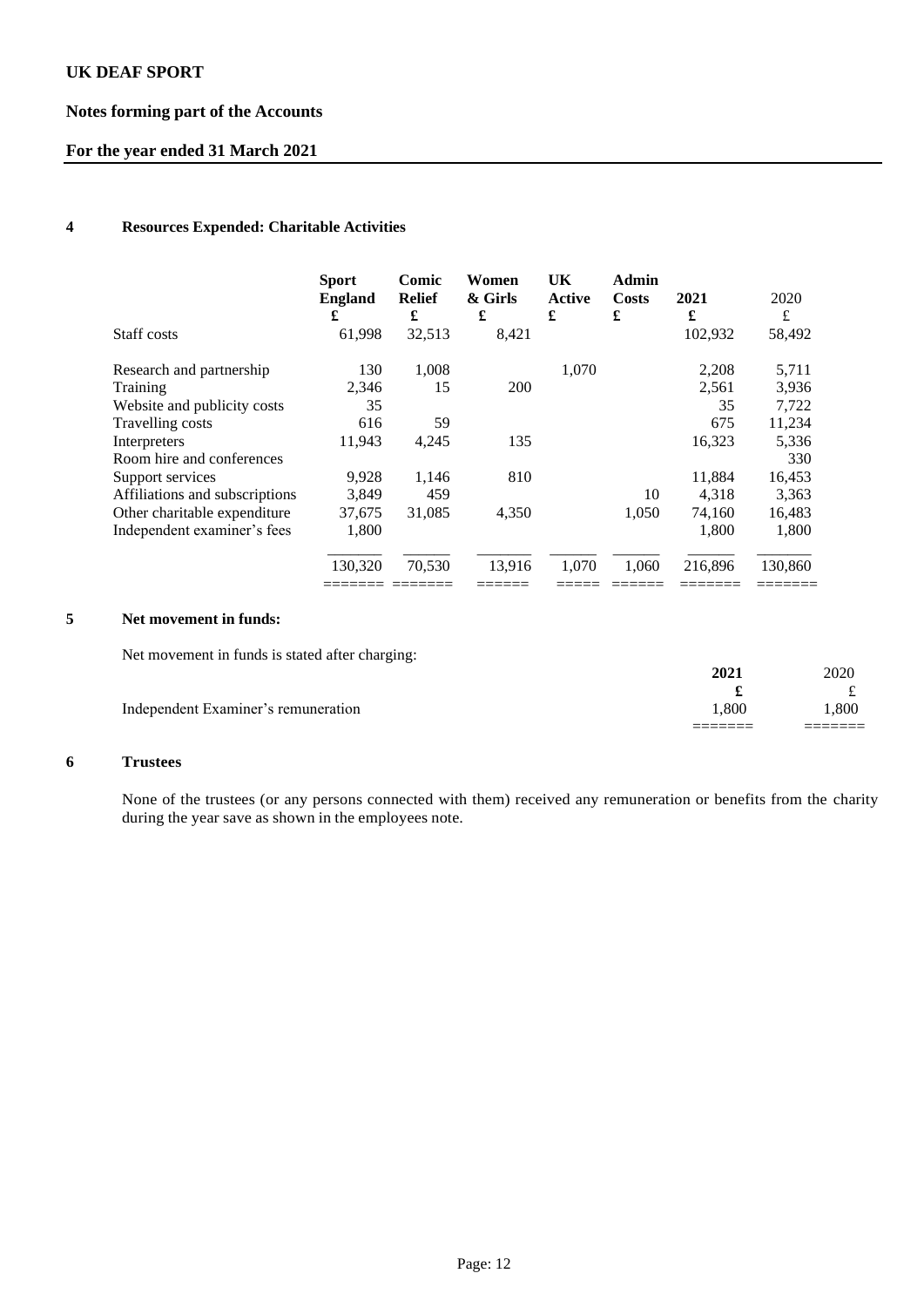# **Notes forming part of the Accounts**

# **For the year ended 31 March 2021**

# **7 Employees**

The average monthly number of persons employed by the company during the year was:

|                                                                                  | 2021<br><b>Number</b>             | 2020<br>Number                    |
|----------------------------------------------------------------------------------|-----------------------------------|-----------------------------------|
| Administrative staff                                                             | 6                                 |                                   |
|                                                                                  | 6                                 |                                   |
| The aggregate remuneration comprised:                                            | 2021<br>£                         | 2020<br>£                         |
| Salaries<br>Social security costs<br>Pension costs<br>Contractors and Chair fees | 92,034<br>3,090<br>3,100<br>4,708 | 46,616<br>1,309<br>2,400<br>8,167 |
|                                                                                  | 102,932                           | 58,492                            |

No individual employee's total benefits exceeded £60,000 during the year (2020: None).

# **8 Tangible Fixed Assets**

|   |                               |       | Office<br>Equipment<br>£ |
|---|-------------------------------|-------|--------------------------|
|   | Cost                          |       |                          |
|   | Additions in the year         |       | 1,034                    |
|   | At 31 March 2021              |       | 1,034                    |
|   | <b>Depreciation</b>           |       |                          |
|   | Charge for the year           |       |                          |
|   | At 31 March 2021              |       |                          |
|   |                               |       |                          |
|   | Net book value                |       |                          |
|   | At 31 March 2021              |       | 1,034                    |
|   |                               |       |                          |
| 9 | <b>Debtors</b>                |       |                          |
|   |                               | 2021  | 2020                     |
|   |                               | £     | $\pounds$                |
|   | Trade debtors                 | 2,721 | 2,958                    |
|   | Other debtors and prepayments | 5,173 | 2,716                    |
|   |                               | 7,894 | 5,674                    |

======= =======